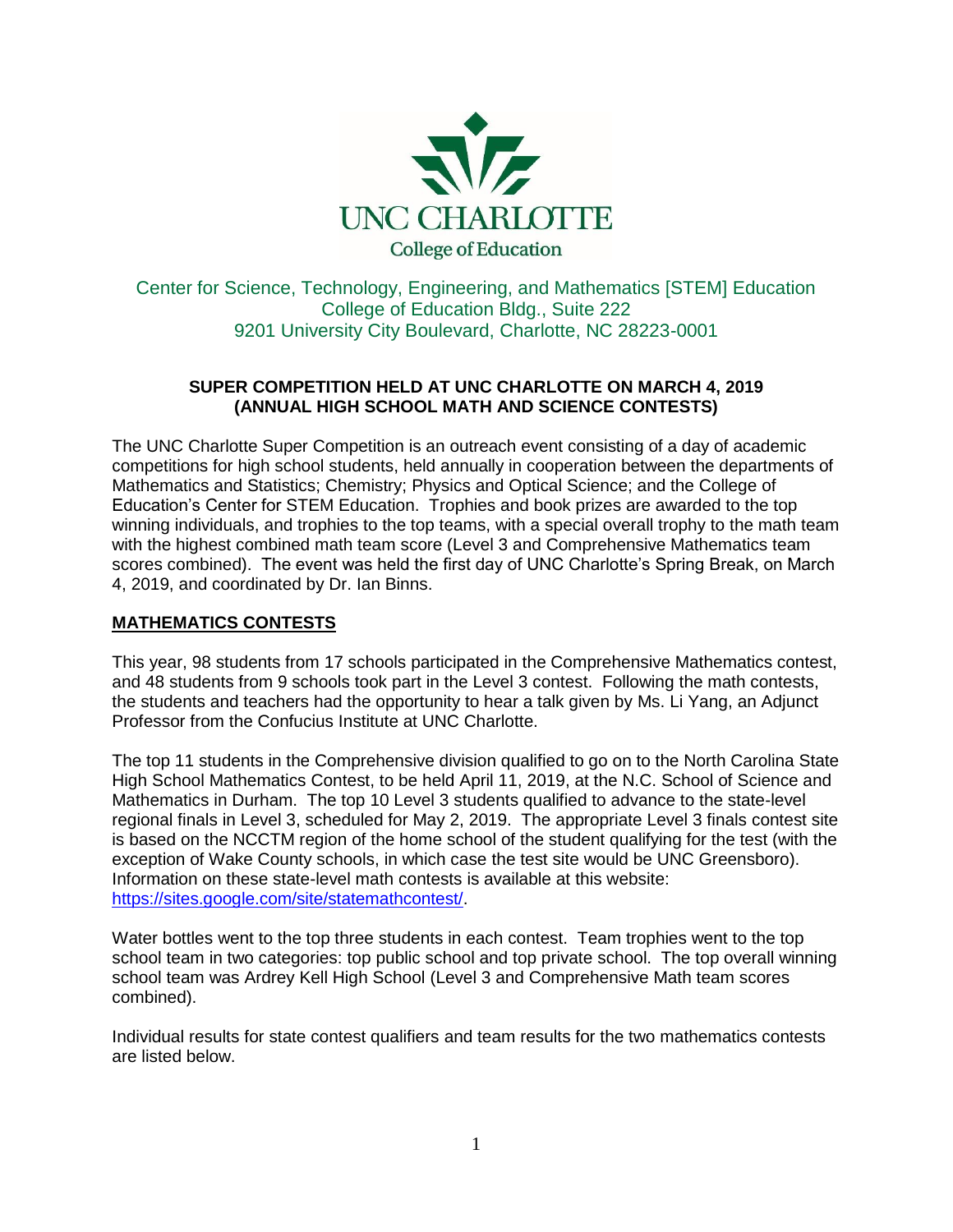# **Level 3 Individual Results (top 10)**

| <b>Place</b>     | <b>Student Name</b><br><b>School</b> |                         | City      |
|------------------|--------------------------------------|-------------------------|-----------|
| 1 <sup>st</sup>  | Soumyadeep Bhattacharjee             | <b>Reiter Academy</b>   | Charlotte |
| 2 <sub>nd</sub>  | Sourodeep Bhattacharya               | Ardrey Kell High School | Charlotte |
| 3 <sup>rd</sup>  | <b>Oliver Lippard</b>                | <b>Reiter Academy</b>   | Charlotte |
| 4 <sup>th</sup>  | Agam Gupta                           | Ardrey Kell High School | Charlotte |
| 5 <sup>th</sup>  | Stephen Wu                           | Providence Day School   | Charlotte |
| 6 <sup>th</sup>  | Peter Ahlin                          | <b>Reiter Academy</b>   | Charlotte |
| 7 <sup>th</sup>  | Joe Yu                               | Providence Day School   | Charlotte |
| 8 <sup>th</sup>  | Shourya Mukherjee                    | Ardrey Kell High School | Charlotte |
| <b>gth</b>       | <b>Prateek Sanisetty</b>             | <b>Charlotte Latin</b>  | Charlotte |
| 10 <sup>th</sup> | Ethan Li                             | <b>Charlotte Latin</b>  | Charlotte |
|                  |                                      |                         |           |

# **Level 3 Team Results (top school teams in each category)**

### **Winning School Teams (Two Categories)**

| <b>School</b>           | Category              | <b>City</b> |
|-------------------------|-----------------------|-------------|
| Ardrey Kell High School | <b>Public School</b>  | Charlotte   |
| Charlotte Latin         | <b>Private School</b> | Charlotte   |

#### **Comprehensive Individual Results (top 11)**

| <b>Place</b>     | <b>Student Name</b> | <b>School</b>           | <b>City</b> |
|------------------|---------------------|-------------------------|-------------|
| 1 <sup>st</sup>  | Sreyas Adiraju      | Ardrey Kell High School | Charlotte   |
| 1 <sup>st</sup>  | Dev Chheda          | Ardrey Kell High School | Charlotte   |
| 1 <sup>st</sup>  | <b>Timothy Deng</b> | Ardrey Kell High School | Charlotte   |
| 1 <sup>st</sup>  | Dheepthi Mohanraj   | Ardrey Kell High School | Charlotte   |
| 1 <sup>st</sup>  | Ijay Narang         | Ardrey Kell High School | Charlotte   |
| 1 <sup>st</sup>  | Terence Zeng        | Ardrey Kell High School | Charlotte   |
| 1 <sup>st</sup>  | David Li            | Providence Day School   | Charlotte   |
| 1 <sup>st</sup>  | Siddhant Mody       | Reiter Academy          | Charlotte   |
| 1 <sup>st</sup>  | Bhushan Mohanraj    | Reiter Academy          | Charlotte   |
| 10 <sup>th</sup> | Anthony Yang        | Reiter Academy          | Charlotte   |
| 11 <sup>th</sup> | Mark Breunig        | Davidson Day School     | Davidson    |

#### **Comprehensive Team Results (top school teams in each category)**

## **Winning School Teams (Two Categories)**

| School                  | Category              | <b>City</b> |
|-------------------------|-----------------------|-------------|
| Ardrey Kell High School | <b>Public School</b>  | Charlotte   |
| Providence Day School   | <b>Private School</b> | Charlotte   |

### **Overall First Place (Level 3 and Comprehensive combined): Ardrey Kell High School**